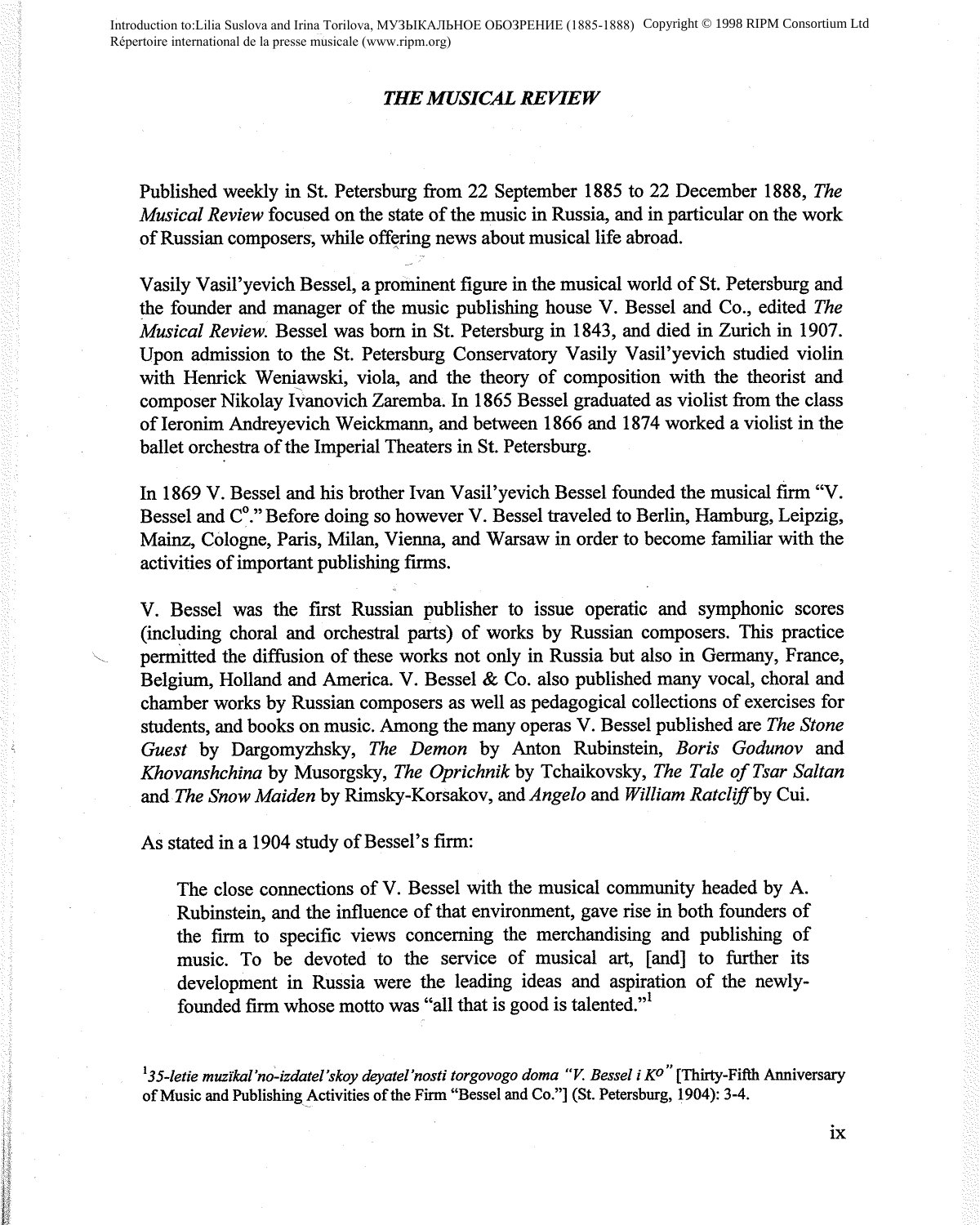## *The Musical Review*

Bessel shared Rubinstein's interest in promoting a musical enlightenment in Russia that included developing professional music educators who would promote the best works of Russian and foreign composers.

From September 1872 to May 1877 Bessel's firm published a weekly music journal entitled *The Musical Leaf* edited by V. Bessel. After the journal ceased publication in 1877, V. Bessel worked for ten years as a collaborator for the *Neue Musik-Zeitung*  (Leipzig) reviewing musical activities in St. Petersburg. Bessel, who had met Liszt in 1873, was introduced to the journal's editorial board in Leipzig by the celebrated composer-pianist.

Bessel worked extensively as both musician and writer. His literary contributions, in addition to articles in periodicals, included publications about the music publishing business, the history of music, problems of copyright, and recollections about Anton Rubinstein, Tchaikovsky and Liszt.<sup>2</sup>

In 1885 Bessel's firm founded a new musical journal, *The Musical Review* which he also edited. However, his participation in the journal was not limited to editorial functions. In fact, from this point on V. Bessel's literary activities focused almost exclusively on the new journal. For it he wrote a number of articles, reviews, and obituaries, as well as surveys of the concerts of the Russian Musical Society<sup>3</sup> and the activities of its branches in different Russian towns.<sup>4</sup>

<sup>2</sup>See for example: "Materiali k istorii notno-izdatel'skogo dela v Rossii," [Materials for the history of music printing business in Russia] *Novoye Vremya* [New Times] 6878 (1895); *Kratkiy ocherk muziki v Rossii* [A brief outline of music in Russia] (St. Petersburg, 1905); "Iz vospominaniy o P. I. Chaykovskom: 'Oprichnik"' [From the memoirs of P. I. Tchaikovsky: *The Oprichnik] Novoye Vremya* (April 5, 1895); "Tri velikikh pianista: Frants List, Adol'f Genzel't i Anton Rubinshteyn (iz moikh vospominaniy)" [Three great pianists: Franz Liszt, Adolf Henselt and Anton Rubinstein (from my memoirs)] *Russkaya muz'ikal'naya gazeta* [Russian Musical Gazette] 45 (1902); "U Frantsa Lista" [At Franz Liszt's] *Novoye Vremya* 1990 (1881); "Moi vospominaniya ob Antone Grigor'eviche Rubinshteyne" [My memoirs of Anton Rubinstein] *Russkaya Starina* [Russian Old Times] (May 1898).

<sup>3</sup>The Imperial Russian Musical Society was founded in 1859 on the initiative of A. Rubinstein; according to the statute of R.M.S.; the main aim of the society was to promote musical education and musical art in Russia and to support Russian musicians. V. Bessel was connected with the Russian Musical Society for many years. After its founding, the firm "V. Bessel and Co." served as an agent of its St. Petersburg branch (till 1885). The Board of the St. Petersburg branch ofR.M.S. elected Vasily Bessel a lifelong Full Member of the Russian Musical Society expressing gratitude to him and his firm for their valuable contribution to the Society. V. Bessel was also a member of the following societies: the Chamber Music Society (lifelong member), the Russian Society of Musical Publishers and Merchants of Music and Musical Instruments, the Printing Business Society, the Mutual Aid Society of Employees in Book and Music Trade and Libraries, the Society of Musical Teachers and Art Workers, the Theatre Society, the Mutual Aid Fund of Musical Artists.

'1Iis articles in *The Musical Review* include "Rubinstein's Historical Concerts" 15 (1886): 116-17; "Fiftieth Anniversary of *The Life of the Tsar"* 11 (1886): 81-82; "The Sixth Symphony Meeting of the Russian Musical Society" 16 (I) (1887): 123-24; "Survey of the Russian Musical Society's activities for season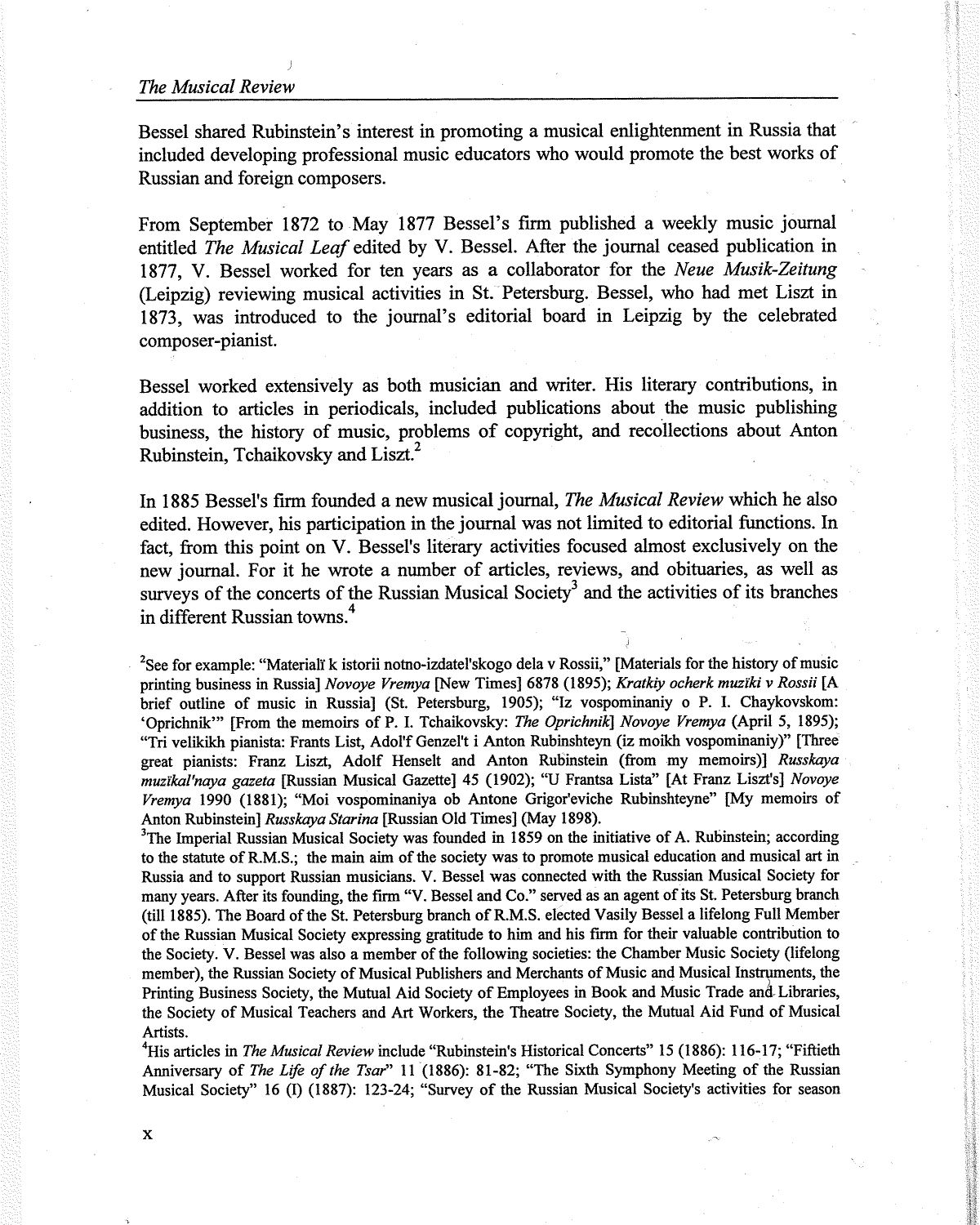In the first number of *The Musical Review,* its editorial board published a statement of intent:

In our art, music, we value all that is good, independently of by whom [it was created], where and when it was written. However, do not expect from us socalled objectivity which frequently hides an indifference beneath it. There is no musical criticism with full objectivity ... Russian music is particularly dear to us ... not only because it is ours, but also because it is incredibly talented and at present takes priority in Europe. We damaged ourselves very much kneeling before that which is foreign, while neglecting our own, even if ours is less than perfect. To find all that is ours beautiful is absurd chauvinism; to neglect all that is ours is the worst westernism; to support what is ours and deserves to be supported is the natural duty of everyone. In our music we pay particular attention to the works of those of our composers who imparted impetus and a life to our music after Glinka, and strengthened the avant-garde position of our modem music, striving tirelessly to progress, being carried away sometimes too far, taking sometimes wrong turns. The aim of our publication is to assist as much as we can in the elimination of the disorder in music that reigns among us, to explain the inconsistent and vague terms, and to return criticism to its true purpose which is an analysis and evaluation of artistic phenomenon. *<sup>5</sup>*

Moreover, the emphasis on Russian music and musical life is repeated on the opening page of the journal's first issue of **1888** in which the editorial board prints a lead article entitled "To Our Readers":

... our task is the development of the understanding of all that is elevated in the domain of music and particularly of all outstanding events in the life and development of our country's music.<sup>6</sup>

The first year of the journal contains thirty issues published from 26 September 1885 to 29 May 1886 with a total of 240 pages. The second year with a total of 360 pages contains forty-five issues which fall into three groups: the first, nos. 1-15 (25 September 1886 to <sup>31</sup>December 1886) appears under the subtitle "The second year"; the second, nos. 16 [1] - 30 [15] under the subtitle "The second season" (8 January 1887 to 14 May 1887); and, the third, nos. 16-30 (24 September 1887 to 31 December 1887) under the repeated subtitle "The second year." The third year contains thirty issues published from 8 January 1888 to 22 December 1888 with a total of 248 pages.

1886-87" (1888): 24-26, 29-30. Obituaries include P. Sokal'sky 27 (XII) (1887): 209-10; E. Goldstein 16 (1887): 6-7; N. Hubert 19 (1888): 151-52.

5 *The Musical Review* 1 (1885): 3-4.

*6 The Musical Review* 1 (1888): 1.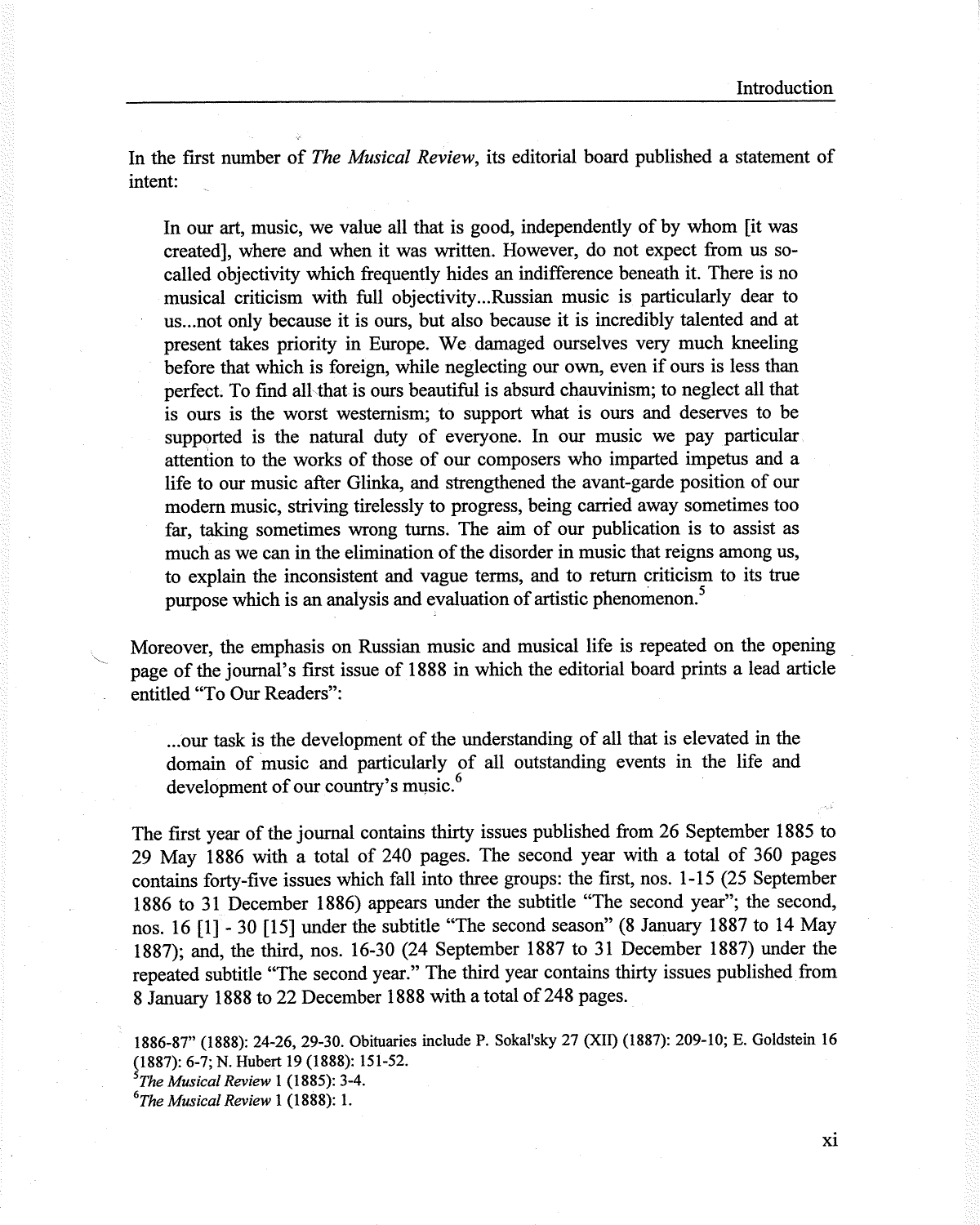The majority of the issues consist of eight pages, each divided into two columns (with the exception of those pages on which advertisements appear).<sup>7</sup> Printed just beneath the journal's title in each issue appears a table of content, information for correspondents and advertisers, the subscription rate, and, announcements.

*The Musical Review* consisted of two parts: the literary weekly and the monthly music supplement. Both publications pursued the same goal, namely to promote the New Russian School ("The Mighty Five"), an association formed in the 1860s of five composers, Balakirev, Cui, Borodin, Musorgsky and Rimsky-Korsakov. With many of these composers V. Bessel had relations not only as publisher but also as a close friend.

Considerable space in the journal is devoted to the works of A. Rubinstein, the celebrated composer, conductor, and pianist who 'founded the St. Petersburg Conservatory and served as its first director.

Two prominent contemporary music critics Herman Laroche (1845-1904) and Cesar Cui, were invited to be the directors of the journal. Cui, who was a committed fighter for the ideals of the New Russian School, played a determining role in establishing the critical position of the journal.

Other than Cui, Larosh and V. Bessel, the journal's permanent collaborators in St. Petersburg included the critics Pyotr Petrovich Yevstafyev, Nikolay Alexandrovich Sokolov, and Alexander Andreyevich Filonov. Collaborators in other cities included Semyon Nikolayevich Kruglikov (in Moscow), Vasily Davidovich Korganov (in Tiflis), Ivan Petrovich Larionov (in Saratov), Pyotr Petrovich Sokal'sky (in Odessa), Friedrich Spiro (in Berlin), Viktor Antonovich Chechott (in Kiev and later Moscow), and Neznamov (in Kazan'). Most wrote for the "Chronicle" and the "Correspondences" sections that were distinguished by completeness of coverage and by the variety of topics treated.

During its three years of publication the structure of the journal did not change substantially. Each issue contains some of the following twelve sections: (1) lead articles; (2) chronicle of Russian musical life; (3) correspondence from home and abroad; ( 4) foreign news; (5) Russian music and Russian artists abroad; (6) bibliography; (7) announcements; (8) reference section; (9) miscellaneous; (10) short articles; (11) *feuilleton;* (12) obituaries. As a rule all sections are not present in each issue; normally each issue consists of one or two lead articles and some of the most frequently appearing sections such as the "Chronicle," "Correspondence," "Bibliography," and "Announcements." The remaining sections appear infrequently.

 $<sup>7</sup>$  Pages containing advertisements are presented in a variety of graphic layouts.</sup>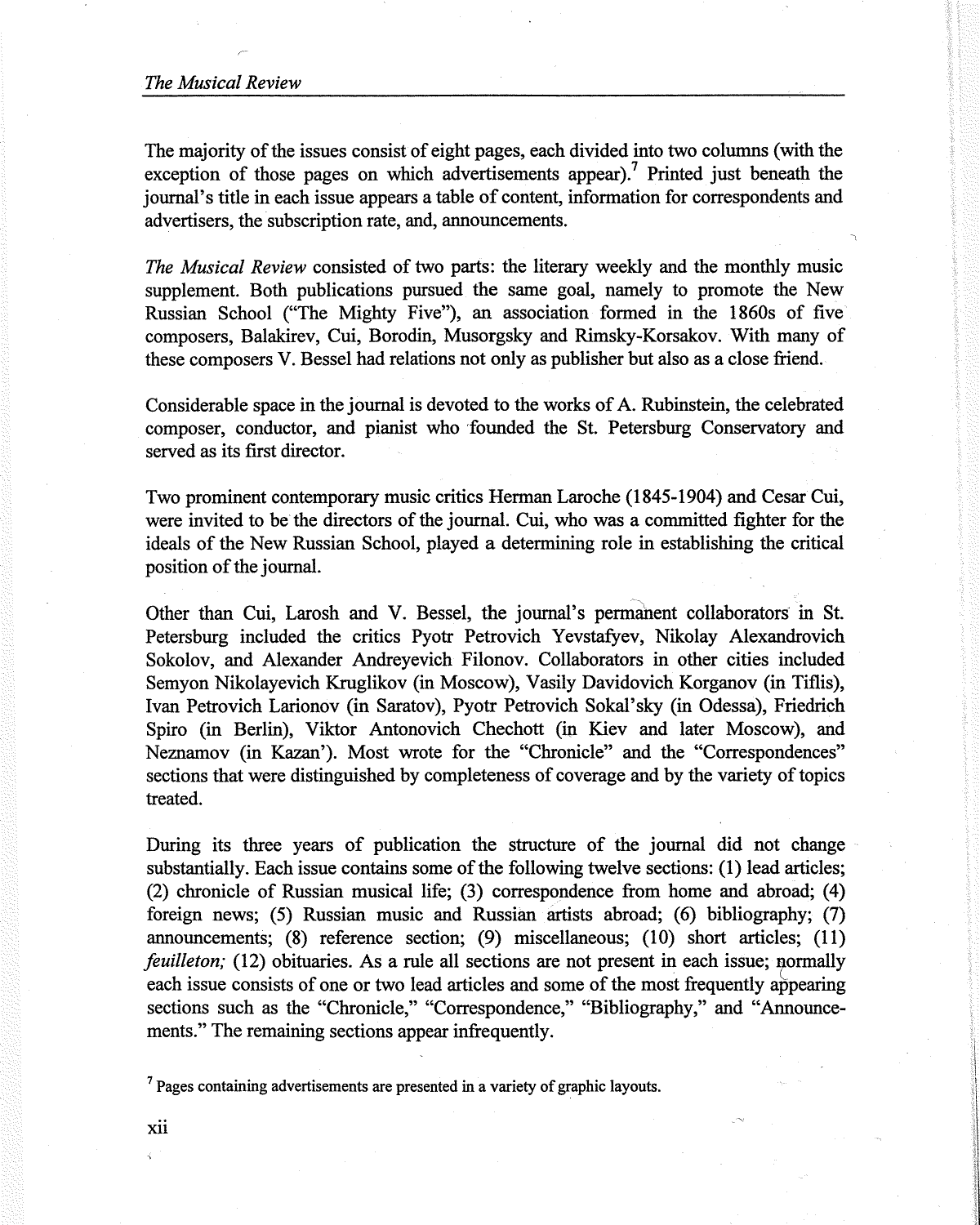The lead articles can be classified and divided into three groups: reviews, historical and biographical studies, and theoretical articles. Considerable space in lead articles is devoted to Cui's reviews which treat the symphonic and quartet concerts of the Russian Musical Society, the St. Petersburg Philharmonic Society, the series of A. Rubinstein's historical concerts and St. Petersburg productions of operas by Russian and foreign composers - among which were *The Snow Maiden* by Rimsky-Korsakov, *Khovanshchina* by Musorgsky, *Manon* by Massenet, and *Otello* by Verdi. Among historical and biographical studies published as lead articles the following merit particular mention: seventeen letters from Liszt to Cui, V. Bessel and Louise de Merci-Argenteau, recollections of Richard Wagner, translations of articles by Camille Benois ("Comical Element in Music"), by R. Wagner ("On the Overture") and Charles L'Evêque ("L'Evolution de la symphonie"). Among the lead articles dealing with music theory those of particular interest are: the publication of the chapter "Chinese Scale in Russian Folk Music" from the treatise by the composer, music critic and folk music scholar P. Sokal'sky;<sup>8</sup> and, articles by the critic Dmitry Stefanovsky ("On Rhythm and Rhythmic System," "Basso Continuo and the Musical Cipher"). An extended analytical article entitled "The Modern Work by Cui" written by a poet and critic Vyacheslav Alexandrovich Gaydeburov merits special mention; it treats Cui's operatic, vocal, choral and chamber works in detail.

Two regular sections, "Chronicles" and "Correspondence," treat concert life in Russia in detail with particular attention paid to the Russian Musical Society and its branches, as well as to the St. Petersburg Society of Chamber Music, and to other philharmonic societies and music associations active in Russian cities. These sections offer reviews both of concerts series, of operatic exercises prepared by students of the St. Petersburg Conservatory, and of operatic productions and solo recitals in St. Petersburg, Moscow, Nizhny Novgorod, Odessa, Kazan, Kiev, Kharkov, Tiflis, Saratov, and Nikolayev.

"Correspondence From Abroad," "Foreign News" and "Russian Music and Russian Artists Abroad" are devoted to prominent musical events in Germany, Austria, England, France, Sweden and Belgium.

"Bibliographies" deal with books on music by Russian and foreign authors published in Russia and abroad, and on music printed by Russian music publishing firms (mainly V. Bessel and P. Jurgenson). Among the books discussed are *Rlustrirte Musikgeschichte (The fllustrated History of Music)* by German musicologist Emil Naumann, *The Theory of Musical Expression: Stresses, Nuances and Tempos in Vocal and Instrumental Music* 

 $^8{\rm P.}$  P. Sokal'sky, *Russkaya narodnaya muzïka, velikorusskaya i malorusskaya v eyo stroenii melodicheskom i ritmicheskom i otlichiye eyo ot osnov sovremennoy garmonicheskoy muziki [Russian Folk Music, Great* Russian and Ukrainian, its Melodic and Rhythmic Structure and its Difference from the Principles of Contemporary Harmonic Music] (Kharkov, **1888).**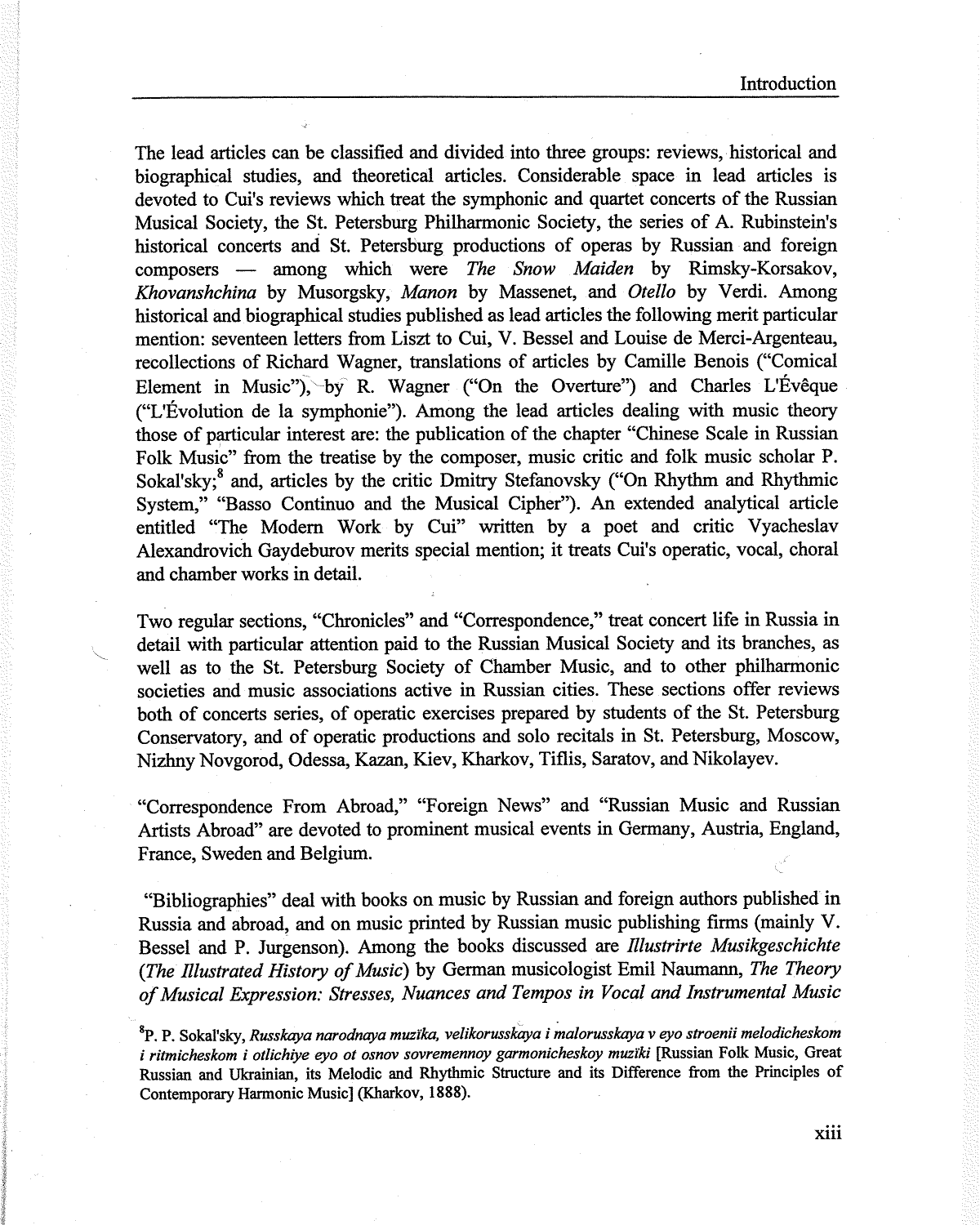## *The Musical Review*

by French piano teacher Matisse Lussy (translated into Russian by V. Chechott), and *Peasant Songs Recorded in the Village Nikolayevka of the Menzensky Region of the Ufa Province* by Nikolay Yevgrafovich Pal'chikov.

"Announcements" inform readers about forthcoming activities in St. Petersburg concert halls, offering lists of performers and compositions. The "Reference section" contains information supplied by the Direction of the Imperial Theatres: for example, curricula, exams schedule, lists of the personnel employed at the St. Petersburg and Moscow conservatories and in other Russian musical educational institutions; and lists of members of some opera troupes.

"Miscellaneous" and "Short Articles" offer brief reports on a variety of musical events in Russia and abroad. The "Feuilleton" include, for example, recollections by Louis-Albert Bourgault-Ducoudray concerning Hector Berlioz, and episodes from the life of Fryderyk Chopin by an unidentified author. The "Obituaries" are often quite lengthy, offering, in effect, biographical sketches of their subjects (e.g., Borodin, Sokal'sky, Goldstein, Pal'chikov, Hubert, Strakosh, Ricordi).

Some material published in different sections are translations of articles from German, French, English and Belgian periodicals. Most are reviews, or selections from reviews, of concerts in which Russian composers and performers participated. These deal with, for example, A. Rubinstein's historical concerts in Berlin, concerts of composers of the "New Russian School" in Belgium, Tchaikovsky's performances in Berlin, Prague, Paris, and London, and, the Russian production of Glinka' s *A Life for the Tsar* in Berlin.

Advertisements usually appear on the last pages of the journal, and take up no more than one and a half pages of each issue. Announcements (which at times look like advertisements) also appear towards the end of the journal. These treat forthcoming publications of sheet music and books on music by V. Bessel's firm, as well as subscription prices for musical, literary-artistic and theatrical journals produced by other firms.

Frequently, the authors signed their contributions with initials or pseudonyms. Following is a list of those whose initials and pseudonyms have been identified:

В. Б., Ред. Б. Д. В., Б. Д. Вл.  $\Gamma$ -въ В. r-m 3. Kopr. B., Kopo. B., Kop.B

Bessel Vasily Vasil'yevich Weber Kirill (Karl) Eduardovich Gaydeburov Vyacheslav Alexandrovich Goldstein Eduard Yul'yevich Korganov Vasily Davidovich

xiv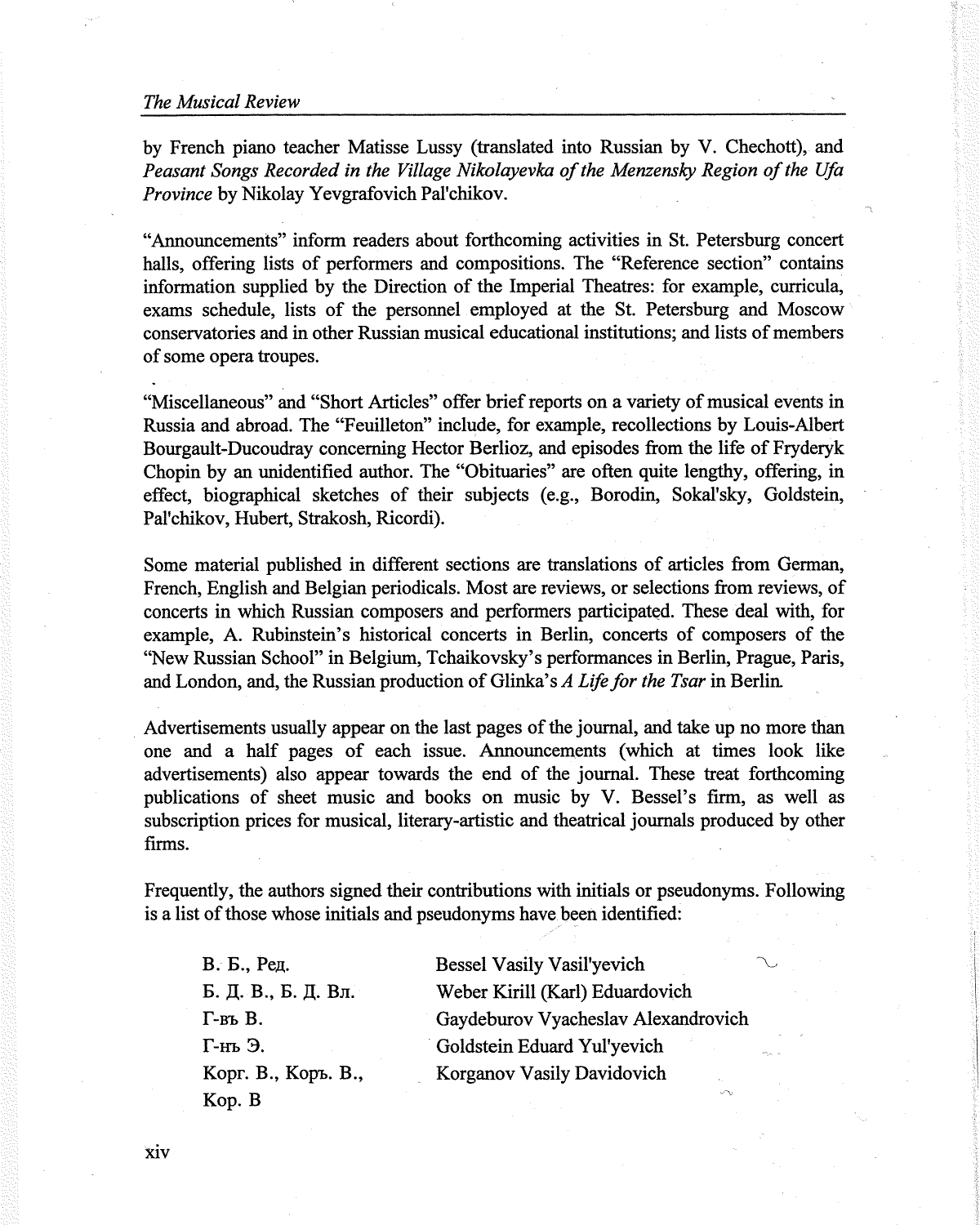| Ц. К.,<br>** *<br>*.**. * | Cui Cesar Antonovich                 |
|---------------------------|--------------------------------------|
| М.                        | Mikhno Nikolay Vasil'yevich          |
| Л. П.                     | Polonsky Leonid Alexandrovich        |
| П. С-й, П. П. С.          | Sokal'sky Petr Petrovich             |
| H. C.                     | Sokolov Nikolay Alexandrovich        |
| А.Ф.                      | <b>Filonov Alexander Andreyevich</b> |
| В. Ч.                     | <b>Chechott Viktor Antonovich</b>    |

Concurrently with the publication of the weekly journal, the editorial board also published a monthly sheet music supplement which they described in the following manner.

. . .Sheet music supplements will consists of music for singing (with pianoforte) and works for pianoforte in two hands. The preference is given to Russian composers, not avoiding however, outstanding foreign composers. We devote particular attention to the choice of the pieces for pianoforte, trying, as much as we can, to have all of them not too difficult technically, and, therefore, fit not only for the professional artists but also for all serious music amateurs. Through careful choice of the pieces on the grounds of just musical merits we hope to distinguish our musical supplements from other similar editions.<sup>9</sup>

The supplements then featured new works by Russian composers. For the period this is rather remarkable as many similar publications demonstrated a much greater interest in the works of foreign composers. Every issue of the music supplement included about six or seven pieces consisting in all of twenty-five to thirty pages. Among the composers represented are Arensky, Borodin, Glazunov, Alexander Konstatinovich Lyadov, Musorgsky, Rimsky-Korsakov, A. Rubinstein, Tchaikovsky, Eduard Yul'yevich Goldstein, Karl Yul'yevich Davydov, Nikolay Feopemptovich Solov'yoy, Liszt, Grieg, R. Schumann, Bizet and Moritz Moszkowski. Of the supplements the distinguished scholar Nikolay Findeisen wrote: the sheet music supplements "of *The Musical Review*  were the best and richest in their contents of all music journals that appeared in our country."<sup>10</sup>

*9 The Musical Review,* **1885-86.** The reverse side of the title page.

1 °N. F. Findeisen, *Vasiliy Vasil'yevich Bessel: Ocherk ego muzikal'no-obshchestvennoy deyatel'nosti*  [Vasily Vasil'yevich Bessel: the Sketches of His Musical and Social Acitivities] (St. Petersburg, 1909): 49.